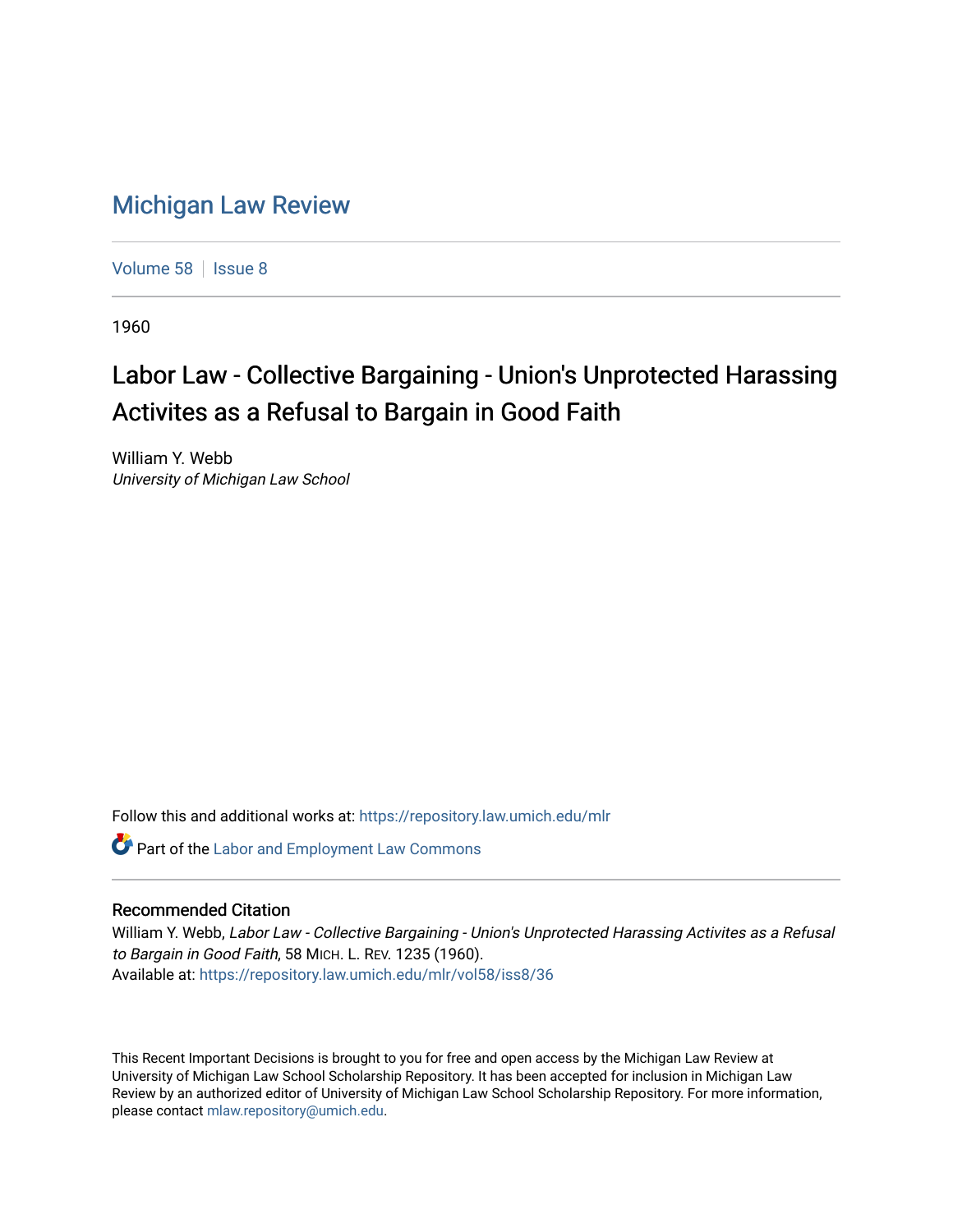LABOR LAW-COLLECTIVE BARGAINING-UNION'S UNPROTECTED HARASSING ACTIVITIES AS A REFUSAL To BARGAIN IN Goon FAITH-While bargaining for a new contract, the union announced that it would engage in a "workwithout-contract" program designed to harass the insurance company employer into accepting its demands, in the event that no agreement was reached prior to the expiration of the existing contract. When that contingency occurred, the program was instituted consisting of such activities as refusing to write new business for a period, refusing to do customary duties, engaging in "sit-in mornings," soliciting policyholder support against the company, and mass demonstrations at the company's home office.1 The

<sup>1</sup> Other harassing activities were refusal, after writing of new business was resumed, **to** comply with company reporting procedures; refusal to participate in sales campaigns; reporting late to the office; "doing what comes naturally"; not attending special business conferences; picketing and distributing leaflets; soliciting signed policyholders' petitions.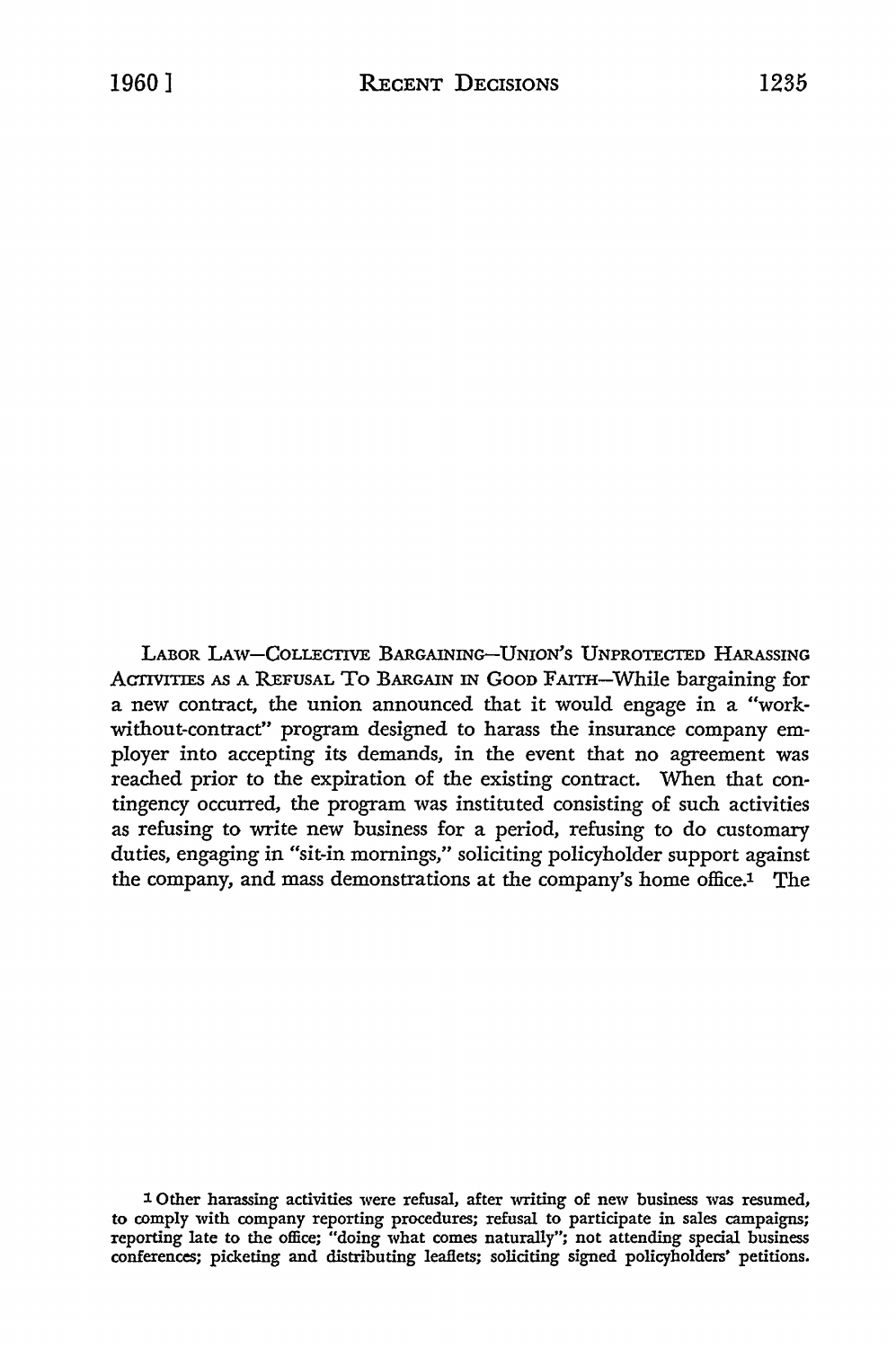union continued *to* attend bargaining sessions, but it informed its members in a directive that " $\ldots$  a satisfactory contract will be won in the field and not at the bargaining table."2 The company thereupon charged the union with a refusal to bargain in good faith in violation of section  $8$  (b) (3) of the Taft-Hartley amendment.<sup>3</sup> The National Labor Relations Board rejected the Trial Examiner's recommendation to dismiss and entered a cease and desist order against the union.4 The Court of Appeals for the District of Columbia unanimously refused *to* enforce the order.5 **On** certiorari *to* the Supreme Court, *held,* affirmed, three justices dissenting.6 Where a union's conduct at the bargaining table is in apparent good faith, its concurrent use of extrinsic economic weapons to force acceptance of its demands is not inconsistent with good faith bargaining. *NLRB v. Insurance Agents' lnternational Union, AFL-CIO, (U.S. 1960) 80 S.Ct. 419.* 

The Wagner Act<sup>7</sup> imposed upon employers the duty to bargain collectively with the representatives of their employees over all labor disputes between them regarding wages, hours, and other conditions of employment.<sup>8</sup> While the act was silent as to the substance or scope of this duty, a clear dichotomy 0£ desiderata soon appeared. On the one hand, the Board and the courts early read into the duty a standard of good faith.9 The conventional statement of this standard required the employer to " $\dots$  enter into discussion with an open and fair mind, and a sincere purpose to find a basis of agreement.  $\ldots$ ."<sup>10</sup> Section 8 (d) of the Taft-Hartley amendment to the act incorporated this judicially-created standard into an explicit statutory command.<sup>11</sup> Section 8 (b)  $(3)^{12}$  extended the duty so defined to cover unions, the principal motivation being to prevent unions from adopting, as it was felt they had often done in the past, a "take-it-or-leave-it attitude" at the bargaining table.13 Judged solely by the good faith standard, the union's actions in the principal case may not have met the statutory requirement. As the quoted directive to its members clearly shows, the union took

<sup>2</sup>Insurance Agents' International Union, AFL-CIO, 119 NL.R.B. 768 at 771, n. 7 (1957). s 61 Stat. 141 (1947), 29 U.S.C. (1958) §158 (b)(3).

4 Insurance Agents' International Union, AFL-CIO, note 2 supra.

<sup>5</sup>Insurance Agents' International Union, AFL-CIO v. NLRB, (D. C. Cir. 1958) 260 F. (2d) 736, cert. granted 358 U.S. 944 (1959). The court of appeals, in a one-sentence opinion, unanimously adhered to its holding in Textile Workers Union v. NLRB, (D.C. Cir. 1955) 227 F. (2d) 409, cert. dismissed 352 U.S. 864 (1956), which refused enforcement to a Board order, Textile Workers Union, 108 NL.R.B. 743 (1954), based on facts virtually identical with those in the principal case.

<sup>6</sup>The dissenting justices (Frankfurter, Harlan and Whittaker) would have remanded the case and required the Board to consider unprotected harassing activities as evidence of bad faith.

7 The National Labor Relations Act, 49 Stat. 449 (1935).

s 49 Stat. 453 (1935) §8 (5). Now, 61 Stat. 141 (1947), 29 U.S.C. (1958) §158 (a) (5).

9 See note, 61 HARV. L. REV. 1224 (1948). See also Smith, "The Evolution of the 'Duty to Bargain' Concept in American Law," 39 MICH. L. REV. 1065 (1941).

10 Globe Cotton Mills v. NLRB, (5th Cir. 1939) 103 F. (2d) 91 at 94.

11 The Labor-Management Relations Act, 61 Stat. 142 (1947), 29 U.S.C. (1958) §158 (d). 12 Note 3 supra.

13 See 93 CoNG. REc. 4135 (1947) and 93 CoNG. REc. 5005 (1947).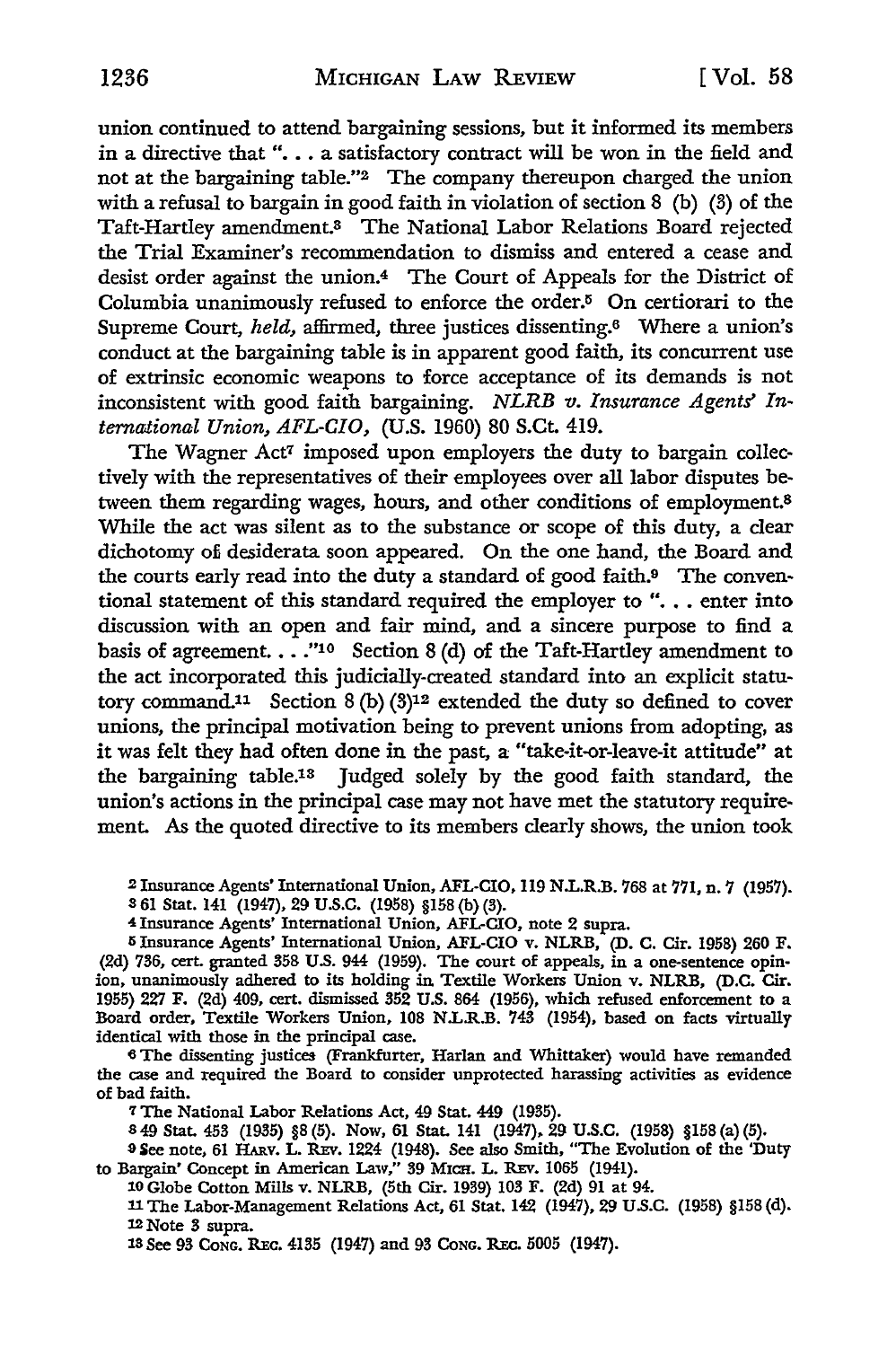an adamant position<sup>14</sup> and then sought to win its acceptance, not at the bargaining table, but rather by a campaign of unprotected,<sup>15</sup> outside harassing activities. The fact that the union continued to go through the motions of bargaining is not controlling, for the very purpose of the good faith standard is to distinguish between a sincere desire to bargain and a mere sham.<sup>16</sup> In short, it could have been held here that the union openly adopted the very "take-it-or-leave-it attitude" that the good faith requirement was enacted to prevent.

The other branch of the dichotomy is implicit in the fact that Congress, in imposing the duty to bargain collectively, did not intend to dictate the means by which it was to be carried out or to permit any governmental intervention as to the substance of the ultimate agreement.<sup>17</sup> As one draftsman put it, the act led the parties to the door of the bargaining room but did not enter with them.<sup>18</sup> This legislative philosophy was made explicit in section 8 (d) of the Taft-Hartley *Act,* which qualified the duty to bargain in good faith by stating, ". . . but such obligation does not compel either party to agree to a proposal or require the making of a concession...."<sup>19</sup> Measured solely by this standard, the Court's holding that the union's harassing activities were not inconsistent with the duty to bargain is quite correct. Ultimately, any collective bargaining situation is resolved on the basis of the relative positions of economic power of the combatants. The union's ability to subject its opponent to economic harassment is a lawful (albeit unprotected) and valuable addition to its bargaining arsenal. Inherent in the power that the Board felt it had, under the act, to deprive a party of a lawful bargaining weapon is the power to dictate the course or manner of the negotiations. This power could also include the compelling of a concession or agreement which the party might not have had to make if its bargaining position had not been weakened by governmental intervention.20

The principal case thus presents an anomalous situation in which the Board and the Court reach diametrically opposed results on the same facts, each result being fully consistent with one of two congressional commands

14 See note 21 infra.

15 Section 7 of the Wagner Act declares the right of employees to engage in certain "concerted activities." Section 8 of the same act protects this right by making it an unfair labor practice for an employer to interfere with these concerted activities in certain ways. Thus an "unprotected" activity is one with which an employer may interfere without committing an unfair labor practice. If the union's actions here were held to be "protected," a cease-and-desist order could probably not have issued notwithstanding any finding of a refusal to bargain. However, the Court conceded, *arguendo,* that the actions were not so "protected," citing Automobile Workers v. Wisconsin Board, 336 U.S. 245 (1949).

16 E.g., NLRB v. Montgomery Ward & Co., (9th Cir\_ 1943) 133 F. (2d) 676. See also Cox, "The Duty to Bargain in Good Faith," 71 HARV. L. *REV.* 1401 at 1413 (1958).

18 Senator Walsh, at 79 CONG. REc. 7660 (1935).

10 61 Stat. 142 (1947), 29 U.S.C. (1958) §158 (d).

20 See Cox, "The Duty to Bargain in Good Faith," 71 HAR.v. L. *REv.* 1401 at 1530 (1958).

<sup>17</sup> See S. Rep. 573, 74th Cong., 1st sess., p. 24 (1947). See also Senator Wagner's remarks at 79 CONG. REc. 7660 (1935).